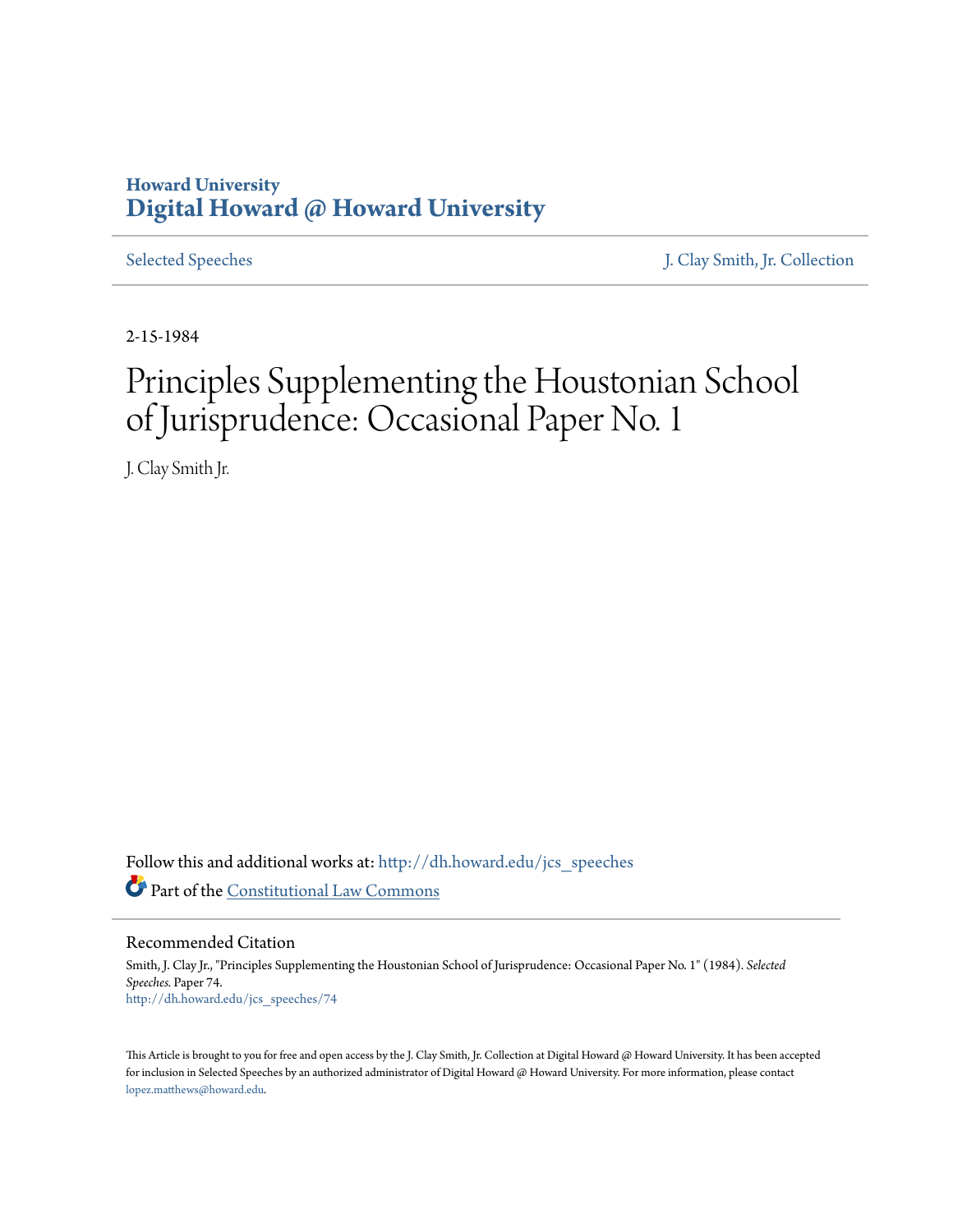# PRINCIPLES SUPPLEMENTING THE HOUSTONIAN SCHOOL OF JURISPRUDENCE: OCCASIONAL PAPER NO. 1

 $\pmb{\theta}_1$ 

 $\sigma_T$ 

 $\frac{1}{2}$ 

 $\sim$ 

 $\frac{1}{\sqrt{2}}$ 

 $\ddot{\phantom{a}}$ 

 $\sqrt{2}$ 

 $\lambda$  and

 $\sim 10^4$ 

BY: J. CLAY SMITH, JR. Professor of Law<br>Howard University

# February 15, 1984

 $\mathcal{A}_\bullet$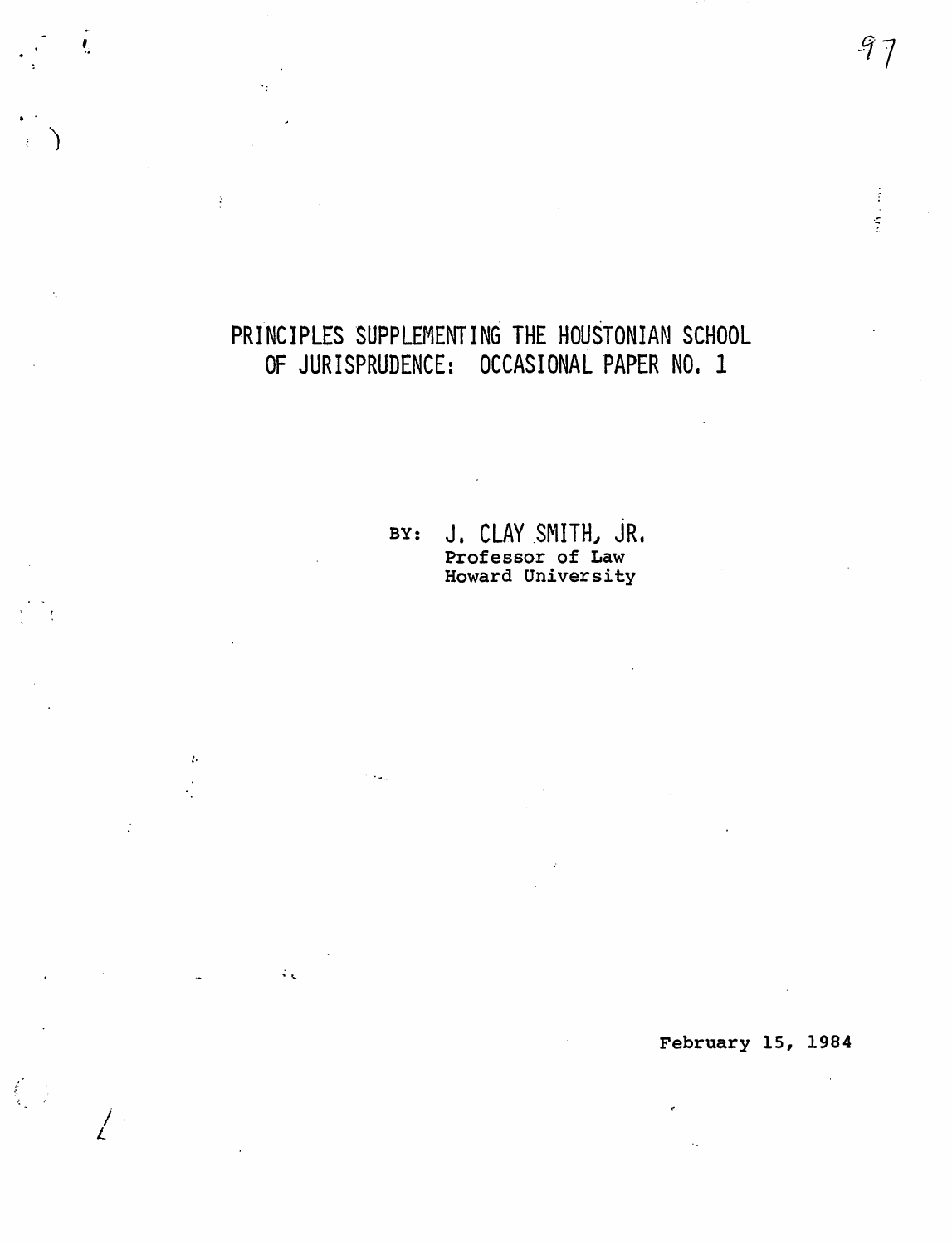### PRINCIPLES SUPPLEMENTING THE HOUSTONIAN SCHOOL OF JURISPRUDENCE: OCCASIONAL PAPER NO. 1.

# By J. Clay Smith, Jr.\*

 $\frac{1}{2}$ 

 $\frac{2}{3}$ 

The D.C. Chapter of the National Conference of Black Lawyers honors me by this, your invitation to address the February meeting which is being held in conjunction with Black History Month. I am called upon to speak on the ideas and philosophy of Dr. Charles Hamilton Houston, who as our legal forefather, among others, pushed the clock ahead by his refusal to accept that the road to black progress in America had come to a sign that read: DEAD END. Ths purpose of this paper is to address a few of the basic principles that undergird Houstonian School of Jurisprudence under the title: Principles Supplementing The Houstonian School of Jurisprudence.\*\*

The principles addressed in this paper are extracted from a single article written by Dr. Houston in 1936 in the Crisis entitled, "Don't Shout Too Soon." I have taken the liberty to revisit Houston's words and make his words meaningful to this nation today. I have selected eight principles for discussion.

\*\*See Smith, Towards A Houstonian School of Jurisprudence and the Study of Pure Legal Existence, 18 How. L.J. 1 (1974).

<sup>\*</sup>Professor of Law, Howard University School of Law. Before the D.C. Chapter of the National Conference of Black Lawyers,<br>February 15, 1984. This speech is dedicated to Clarence Clyde<br>Ferguson, Jr., who expired on December 21, 1983, and served as dean of the Howard Law School during my student years at the law school. Ferguson's scholarship and international advocacy for human rights align him with the Houstonian School of thought.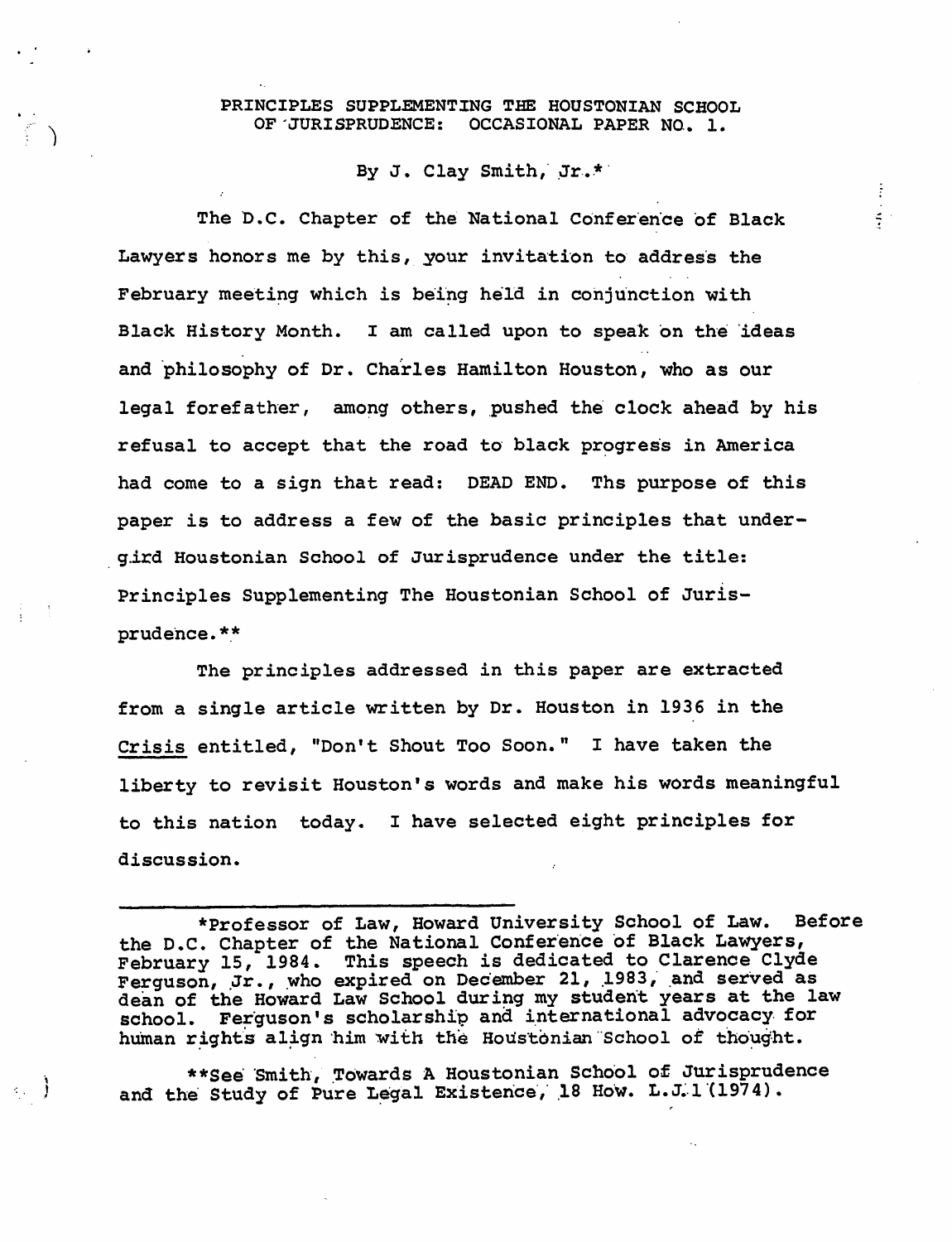#### PRINCIPLE ONE:

### "The American Public Must Be Convinced"

One aspect of the Houston mission was to influence public opinion in order to expose the plight of the Afro-American to industry and commerce. Houston faced doubt from his own people, who because of ignorance, fear and plain inattention laid expose on the scaffold of historical regression. It may sound strange but some black people may need to be convinced that they are in trouble and that the years in which their children will become adults may be jeopardized by historical regression. Black America cannot stand historical regression, that *is,* the absorption of black progress in a political and economic time computer with an 1896 print-out date, the year that Plessy v. Ferguson was decided by the united States Supreme Court. Black people must be convinced that existing liberties are not guaranteed forever without dogged vigilance, and there should never be cause to believe otherwise.

Houston believed that the "real American public" composed of "millions of white people, North, East, West and even South [were] not vicious but just misinformed or completely lacking in information. . . " He stated, that "the competition will be stiff to see who reaches them first: Negroes and their friends bringing them light, or rank reactionaries feeding them racial intolerance and hatred." Those words were expressed by Houston in 1936, forty-eight (48) years ago, and have meaning for black Americans today.

 $2 -$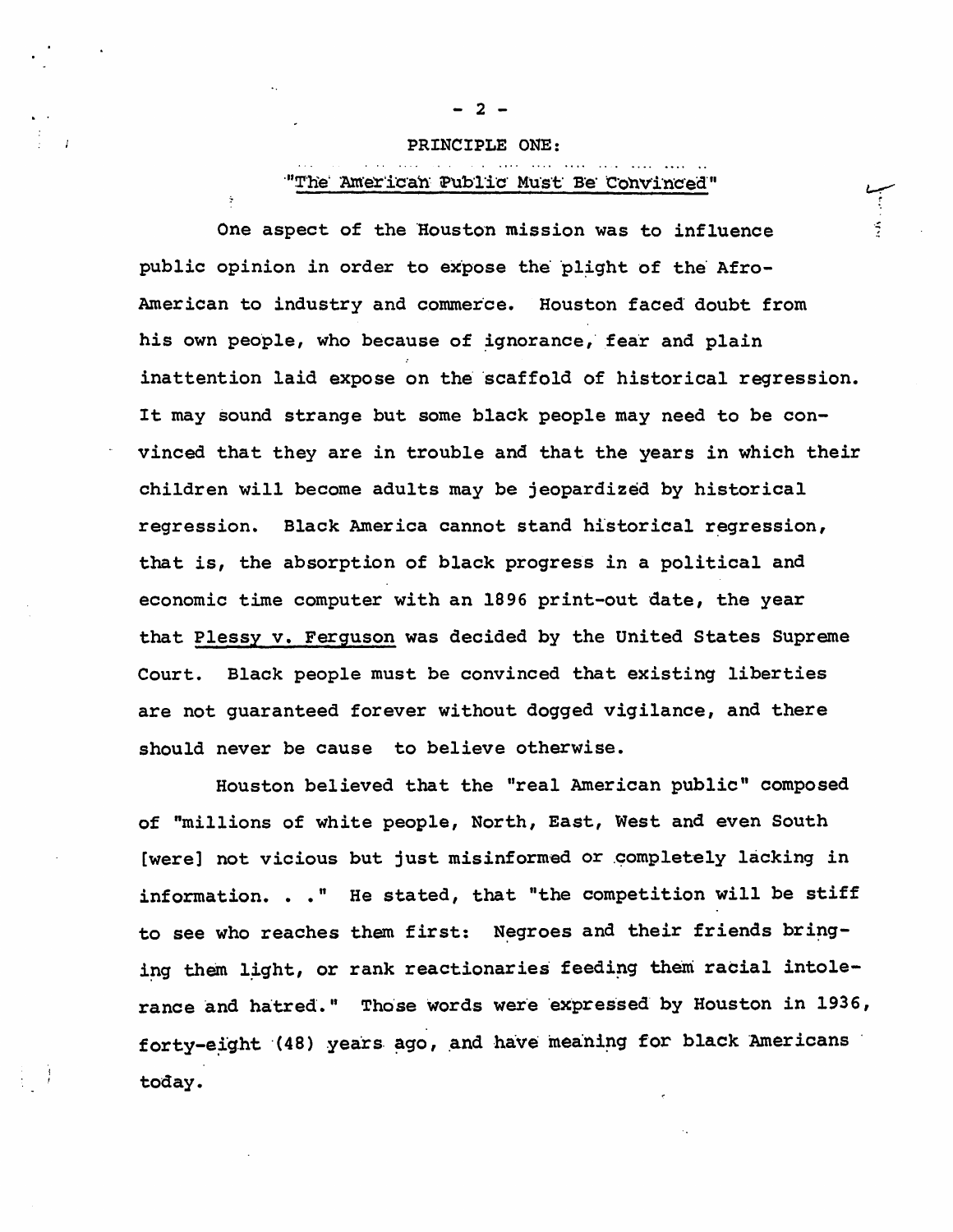Black leaders and advocates who favor the maintenance of the black presence in American life have never believed that ÷ all white people were vicious. To the contrary, sometimes to Š, their detriment, black Americans have placed their destiny in the hands of white Americans. Many of those hands have protected, guided, and financed our well being. These deeds have been acknowledged by black America time and time again. But, black Americans have also faced the vicious wrath of their white brethren when they have least expected it -- when both were poor, both were disenfranchised. When white Americans are told that blacks are doing better than their white counterparts; that the courts are favoring blacks by allowing unjust quotas for jobs, and preferences for governmental contracts -- all without constitutional and historical justification -- that constitutes a vicious act, and could be interpreted as encouraging vicious acts against black America. The opinion that is being articulated in some quarters is that blacks have made it and if they haven't they are lazy and ignorant. This opinion must be rebutted when rendered and against whomever renders such statements. Black Americans and their friends are presently in an historical decathlon to maintain and influence public opinion favorable to our survival. What channels of communication are open to black America? In 1936 Houston said,

> The old channels of publicity will not do. The white newspapers, with some notable exceptions, are callously indifferent.

 $-3 -$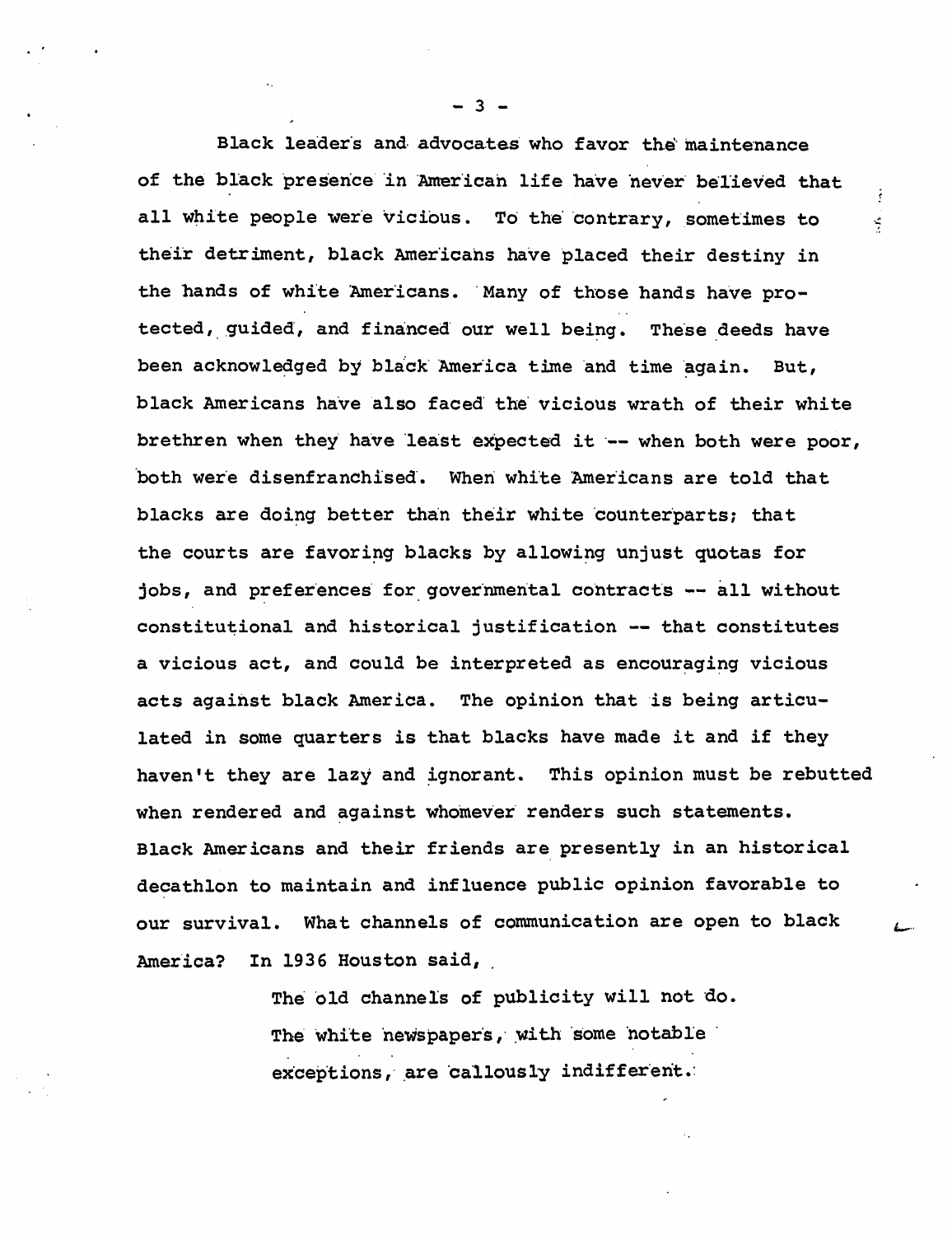Negro aspirations and Negro progress are not news. The radio is practically closed to all speeches for racial equality. Any white person who is interested can inform himself about Negro life through the Negro press; but for every white person who reads a Negro paper, there are ten thousand white people who do not.

,;:

÷.

Houston was right in 1936 and he is right today. The old channels of publicity, must be supplemented. Our educated population must churn out opinions in published journals, newspaper articles, and increase use of the airwaves. We must fight to maintain the Fairness Doctrine, and agitate to have our views expressed on the editorial pages of every newspaper in this nation. We must remind the networks whose influence is so great that black America will take its advocacy for coverage and fair coverage to the manufacturers of beer, wine, bread, butter and video game companies -- who fund the networks with advertising -- that black Americans demand to be hired in policy roles in newsrooms and policy positions that often paint the existence of blacks in America and black presidential candidates in America in negative images. No, the old channels of publicity simply will not do'to convince the' American public of the value of our presence and the necessity of our upward mobility in America.

**A** –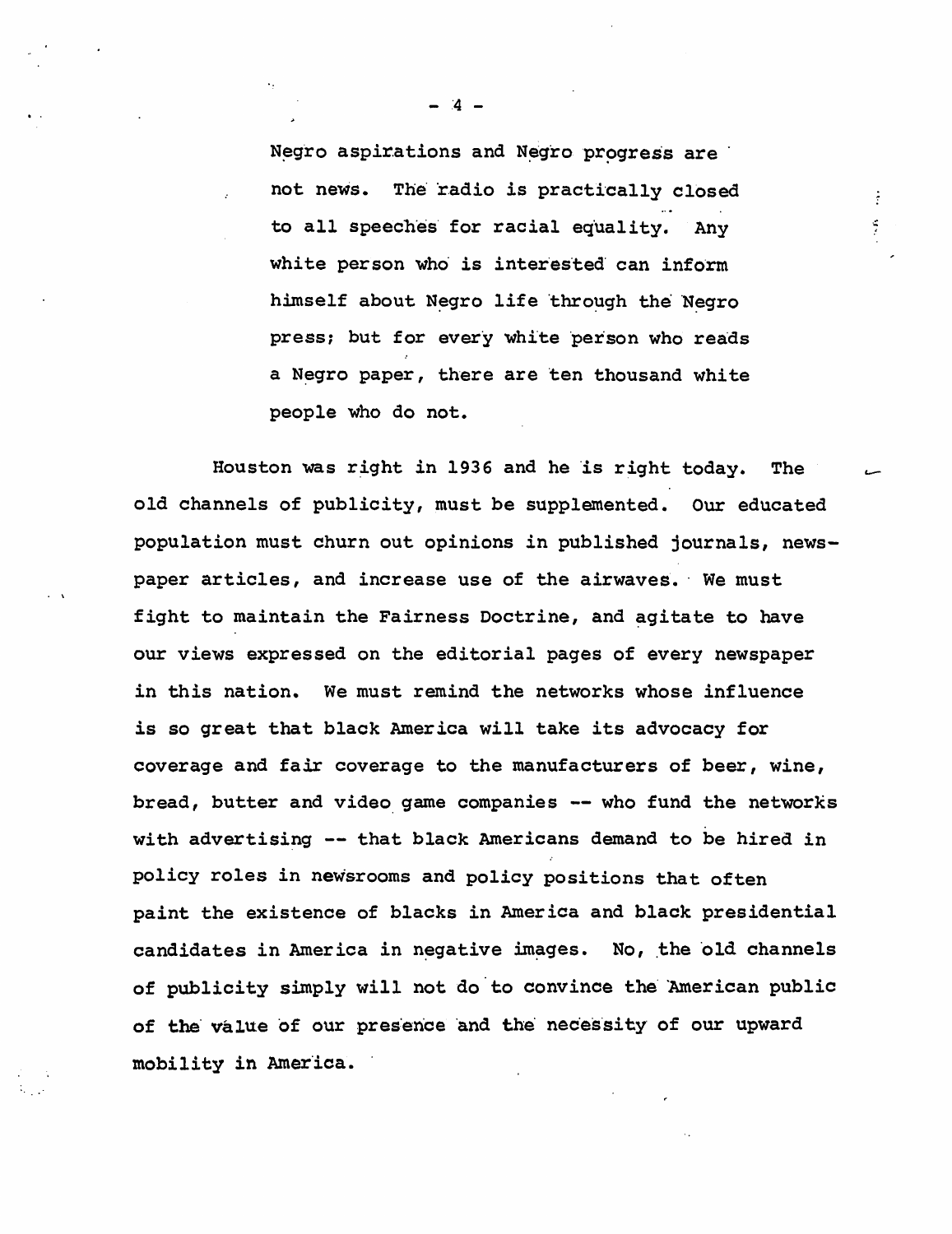# PRINCIPLE TWO: "We Must Persistently Agitate For Truth"

If there was a bottom line principle for Houston it was one calling on blacks and those who believed in their cause to "agitate for more truth about the Negro in the history, economic and sociology courses in the schools, colleges and universities." The agitation that Houston spoke of calls for more than oral projections and physical confrontation, but an intellectual occupation to unearth hidden sources of words and phrases to explain and to justify the continued need to maintain' the black colleges of this nation; and the intellectual occupation to rebut negative I.Q. presumption and Shockly and Jensen-type theories of genetic inferiority; an intellectual preoccupation with economic theories which protect black Americans from mathematic hieroglyphics on blown up charts prepared by the Office of Management and Budget.

The agitation for truth is a special ingredient of Houstonian jurisprudence because it calls upon the law to adjust to the sociological needs of legal outcasts. It requires the law to recognize the need to change and to adjust to historical advancement of discrete, groups in America. It seeks to push thought beyond the norm of common acceptability to a level of possibilities without significantly displacing the establishment. The establishment is forced to recognize that it cannot stand still; it too must move to a higher level of

 $-5 -$ 

 $\frac{1}{2}$ Í.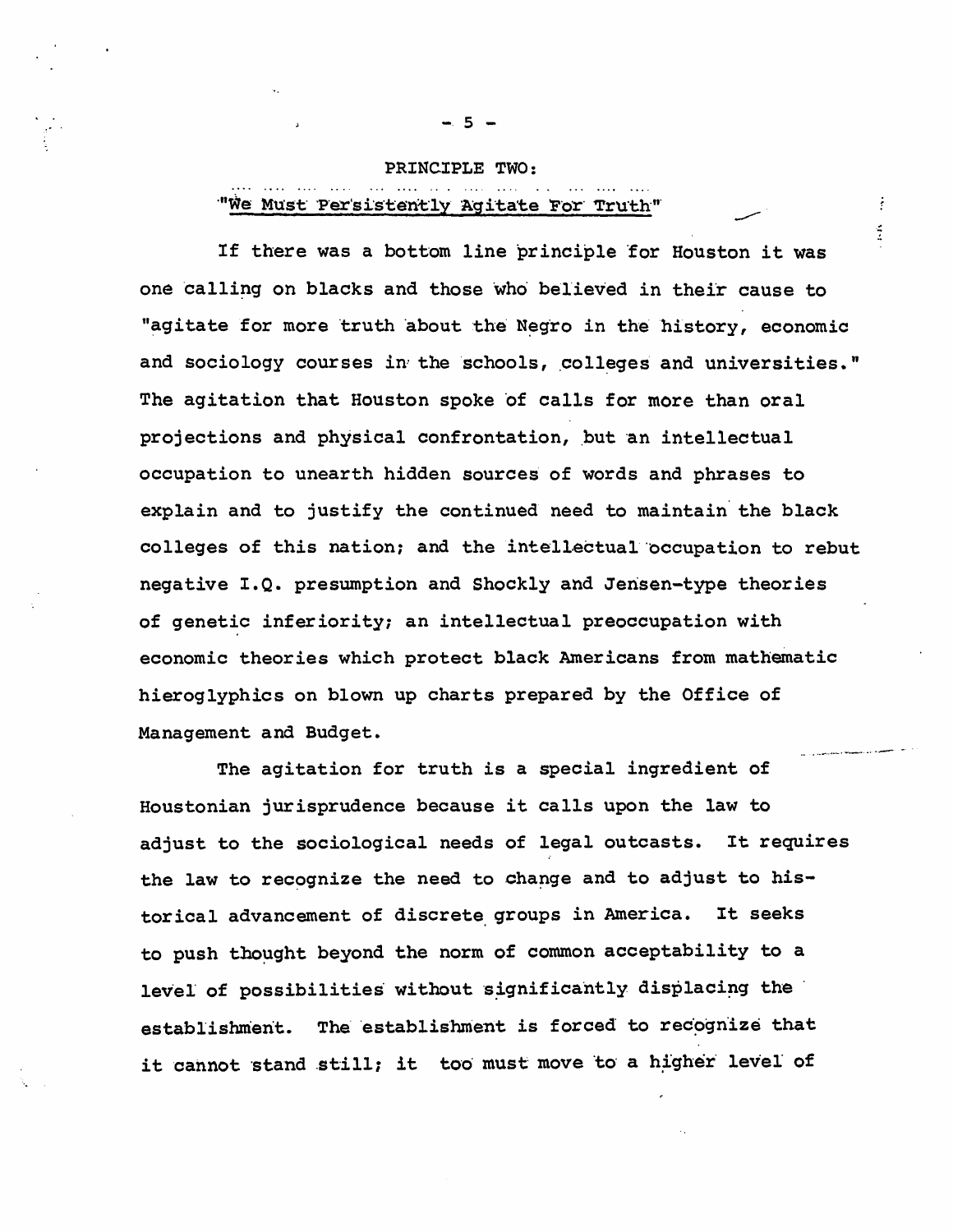intellectual recognition and refinement of its principles and its notions of a free, open and rebust society which is committed to non-violent attainment by the accomodation of a citizenry whose confident in corporate America forms the bases for its continued success and survival. This transition and perfection of the American establishment will not occur if there is a timidity to agitate for truth. As Houston said, "we must persistently agitate for truth."

÷.

#### PRINCIPLE THREE:

### "We Must Participate"

The Houston tradition requires black Americans to "participate in and share all the conflicts in the main stream of economic and political life of the country." This Houstonian principle is a challenge that is as strong today as when stated. Every American conflict whether domestic or international is a conflict that affects black America. Every deficit, every tax increase, all waste, every drop of acid rain, every threat of nuclear war, every polluted stream; every deal cut by the Federal Government reducing the property of the United States, every procurement contract that allows costly overruns, every broadcast license that is granted to a licensee who uses the airwaves to call blacks "niggers," is a conflict for black America. Black America is today sending a message to the world that it will participate in the political life of this nation; blacks will supplement the meaning of liberty and justice for all; and blacks by their collective vote this year will substantially influence the election of a president of the United States of

 $-6 -$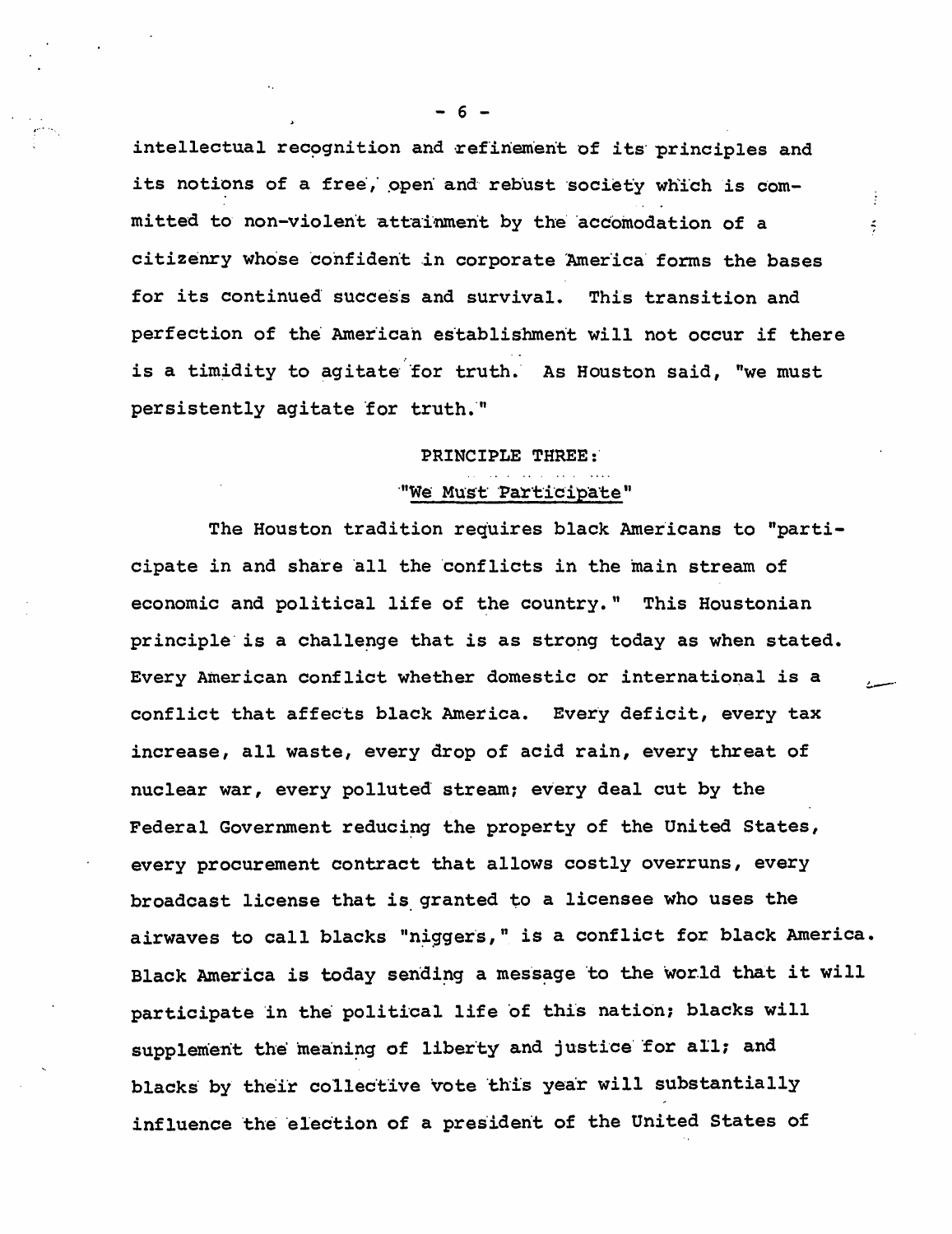America, and perhaps will be instrumental this year or in the near future in electing the first president of the United States of Afro-American descent.

 $\ddot{\cdot}$ 

 $\frac{2}{3}$ 

The Houstonian concept of participation is not to be defined narrowly. It encompasses the widest range of participation limited solely by the forces of energy, time, geography and financial resources. However, intellectually there is no limit to participation in any aspect of the society; the intellectual energy that is massed within our physiology is the ultimate blueprint to lift the barriers of time, geography and finances.

The Houstonian principle of participation is not colorblind; it requires black Americans to support and to build their communities at every level. It requires the men and women in the community to aid the young, who are desperately in need of positive role models. No man or woman can complain about the loss of freedom who fail to participate in groups whose goals, objectives or mission is are enhance the elements of human survival in America. To guarantee liberty, we must participate.

### PRINCIPLE FOUR:

## "We Must Not Forget"

Another Houston principle is that ". . . we must not forget . . . to educate many of our own race brethren to proper American practices and ideals." One of those practices is to exercise the right to vote. Another is to recognize that ignorance is a state of slavery and that the practice and the

- 7 -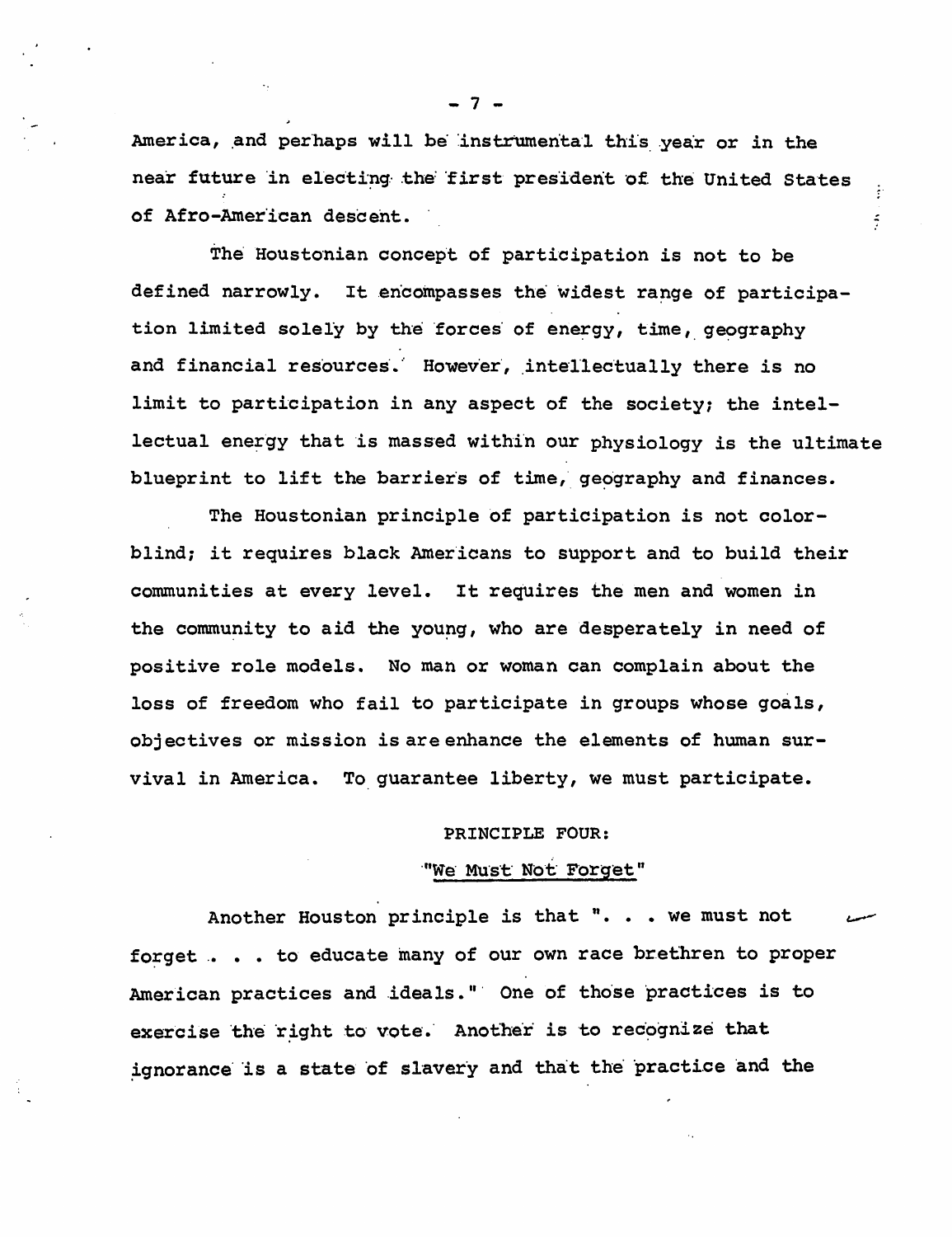process of learning -- yes, the quest for excellence a sine qua non of freedom. We must not forget to police our ranks and to preach American practices and ideals -- for this is our native land.

The Houstonian concept that "we must not forget" directs our immediate attention to our foreparents. Houston's father was a lawyer, and, according to McNeill,\* his mother exposed Houston to his heritage as a black American. There is no evidence that Houston ever forgot that his destiny was tied to the black nobility of the past.

Houstonian jurisprudence involves the fierce recognition that the law was used as a tool for social engineering to reduce human beings to the status of a legal nonbeing; Houstonian jurisprudence uses law as a tool for social engineering to restore and to reclassify the methaphysical being of black America, and others similarly situated. We must not forget the jurisprudence of the past that locked black America out of every definition of their personhood.

#### PRINCIPLE FIVE:

### Selling Out The Black Race For Profit

Houston was constantly aware that his astute advocacy and that of the people who supported him might lead to political ambush or sabotage. But Houston's strength was his vision to see not only the future, but to see around corners. Houston was a strong and confident person who never stooped to backbiting

\*McNeill, Groundwork: Charles Hamilton Houston and the Struggle for Civil Rights 27 (Univ. of Pa. Press, 1983).

 $-8$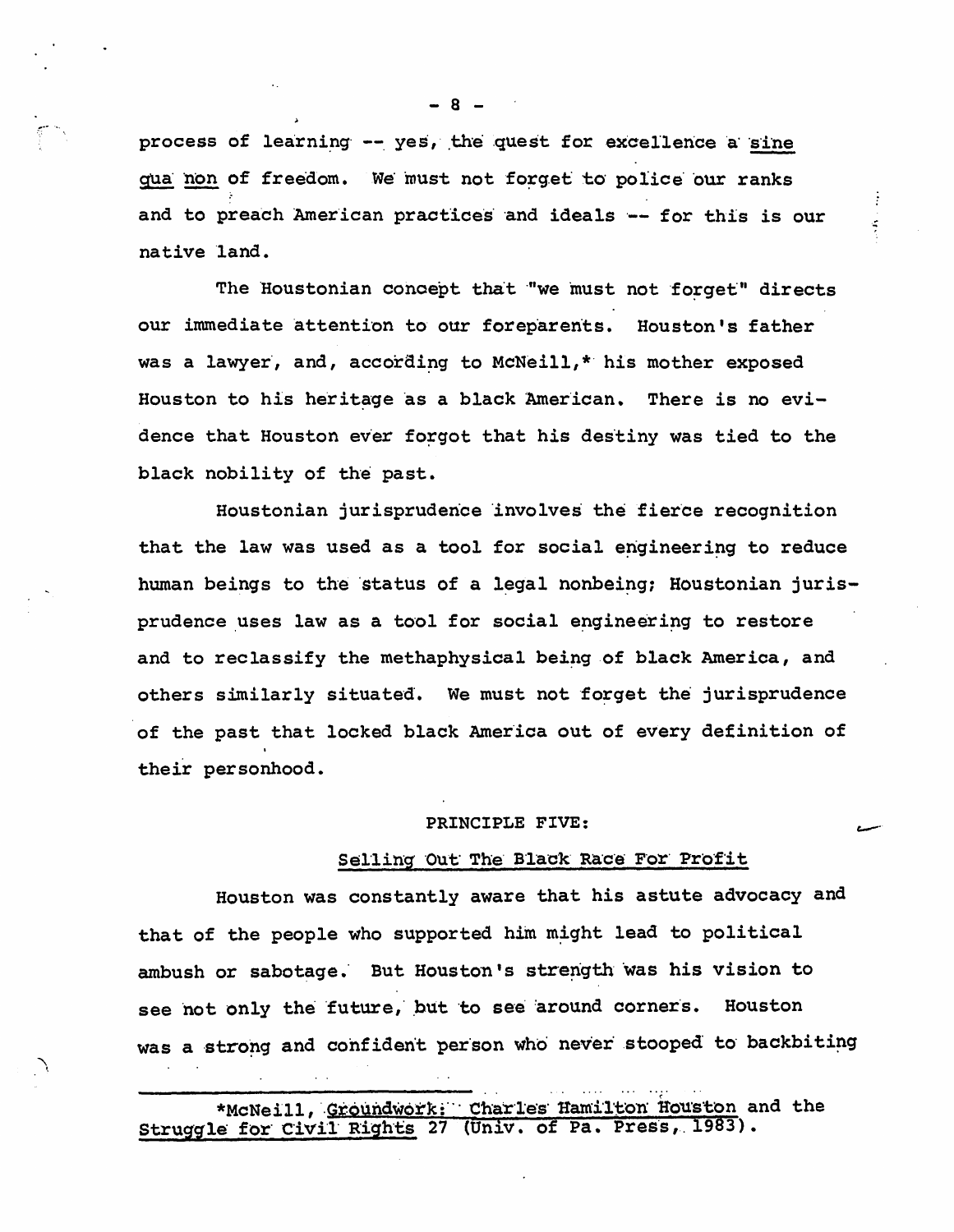and midnight raids. He had power and influence but to our knowledge he was above acrimony, and was never sold out by a member of his race. Hence, he was able to assist his race and to enhance the position of those within his race with whom he disagreed.

 $\mathbb{R}^2$ 

Something is to be learned about this. Today there is an increasing tendency for some black people and organizations to sell out their heritage on the theory that they will be put in a position one day to buy it back. This is a new and ominious phenomenon and requires careful, open and critical monitoring. There are grave risks attendant to this type of economic order, and fortunately black organizations, the press and white America are beginning to see the dangers associated with blacks who would mortgage away their heritage and that of others for profit.

This is a delicate subject and further explanation is required to assure that there is no misunderstanding by what is being stated. No black person sells out his race if what they support is reasonably calculated to benefit the larger black community where there is an exchange of cash for such support. The goals supported for such consideration may be as noble as the sacrifice of one's life for another. On the other hand, we must be careful not to allow ourselves to be used as a broker for hire at any price, that is, the price of betrayal to the historical goals of our group.

-9-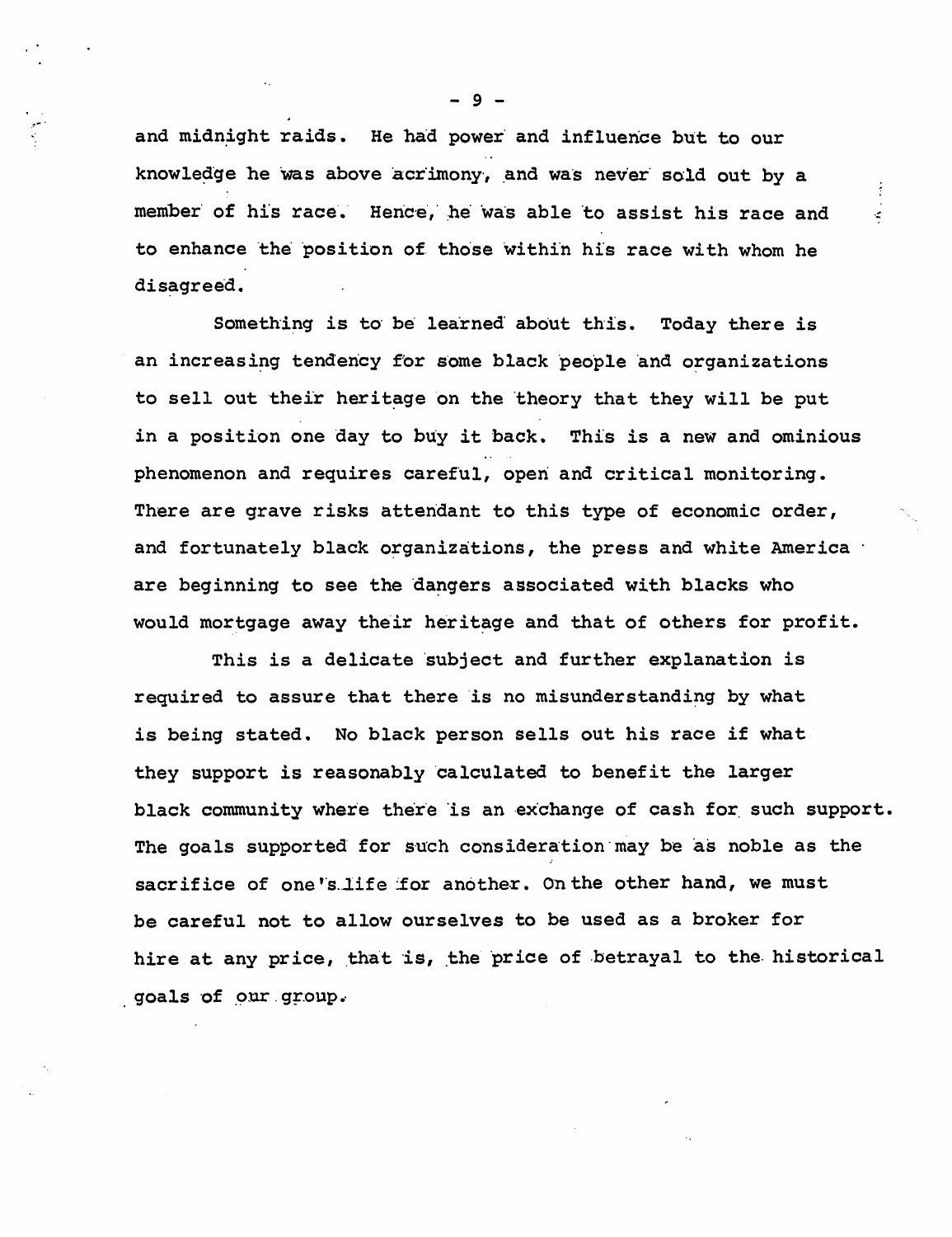# $-10 -$

### PRINCIPLE SIX:

# "It Takes Money To Fight For The Survival Of The Negro"

 $\mathbb{S} \setminus \mathbb{N}$ 

The Houston principle that it takes money to fight for survival encompasses several factors: (1) give what you can afford to the cause of black people in America -~ but give some money; (2) give to black causes as a habit and not for show; (3) make the giving of what you can afford based on a joy of life and not from a mood of compulsion; (4) encourage others to 'give what they can afford by educating people on the issues and the principles of self survival. In addition, every black American adults should abstain from a pack of cigarettes, a fifth of whiskey or a pleasure for ten (\$10.00) dollars or less per month on an annual basis; and every youth should contribute one (\$1. 0.0) dollar per month and target those dollars with regularity to institutions of the Afro-American heritage outside the family and home.

If Houston faced any limitations in his career as a Vice-Dean of Howard Law School or as a civil rights litigator, it was that black people did not pool their money to invest in their future. Black Americans are an. institution in America, and institutions must finance their survival or lose their respectability.' This does not mean that black Americans are barred or disqualified from or should not seek to participate or to benefit from government assistance, whatever the form. White institutions have benefitted so much from government subsidies throughout the history of this nation that they are considered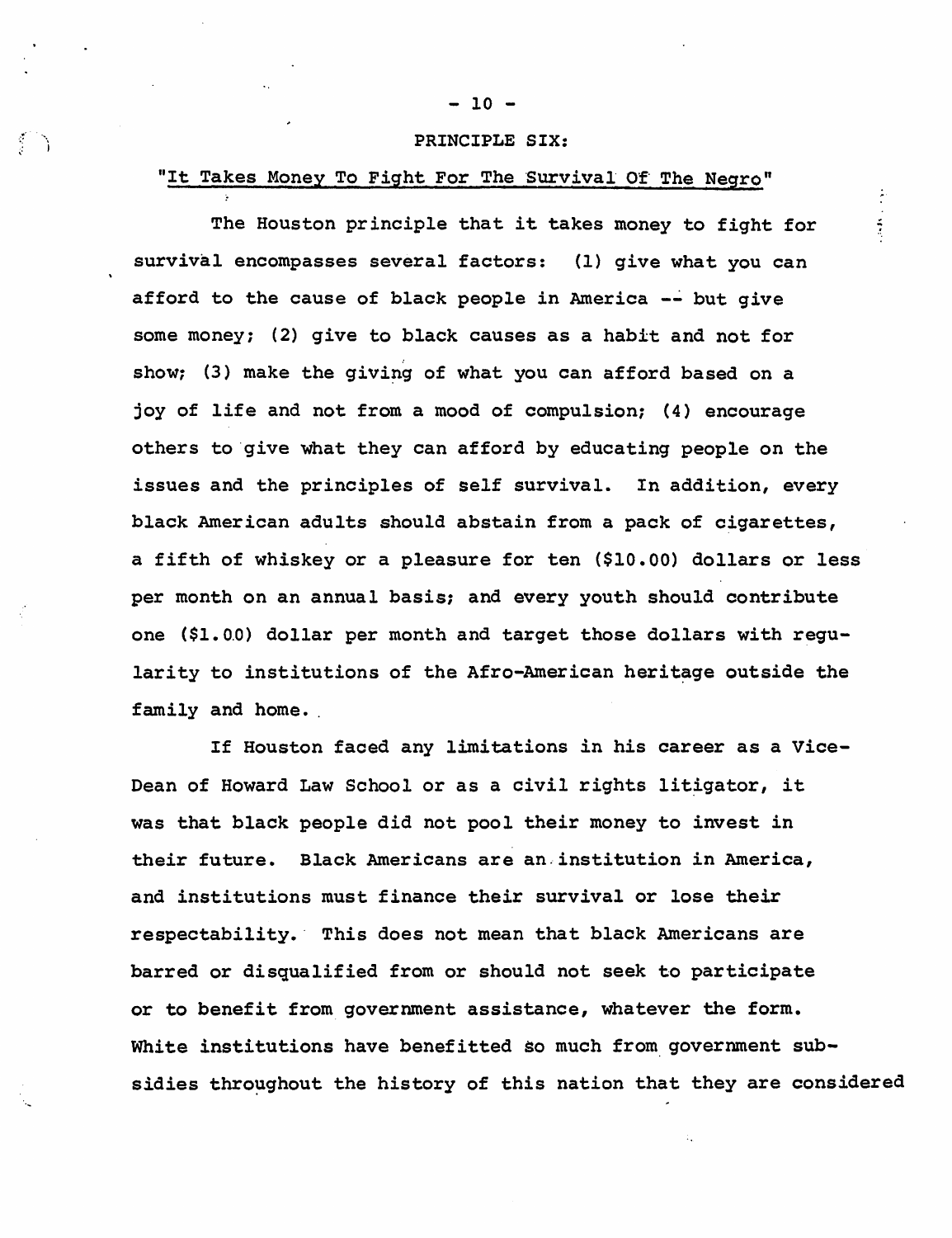a part of the corporate ethic. Today black Americans are being told by some that we must make it on our own and that it is unethical and contrary to the creed of the free enterprise system to request or depend on any assistance from our government for the unlifting of a discrete group. **Black** people will not be whitewashed with such misleading doctrines. Those are not the rules that people of wealth play by and those are not the rules people who seek greater participation in the wealth of this nation are going to play by.

 $\frac{2}{3}$ 

# PRINCIPLE SEVEN: "There is No Easy Road Ahead"

For black Americans, Houston believed that there was "no easy road." He stated that the best efforts and the money of every Negro, and all the Negro's friends was necessary to fight for equal rights. Houston warned that "if we do not remain on the alert and push the struggle farther with all our might, even this little hole will close upon us."

Houston stated, but could hardly believe that "Maybe the next generation will be able to take time out to rest. . . " We are that "next generation." Do we have time to rest?

Our children have become deaf mutes to the hymns of James Weldon Johnson. Do we have time to rest? Our people no longer recognize the poetry of Paul Laurence Dunbar. Do we have time to rest? Our eyes no longer recognize the paint brush strokes of Hale A. Woodruff, or the print blocks of James L. Wells,

 $-11 -$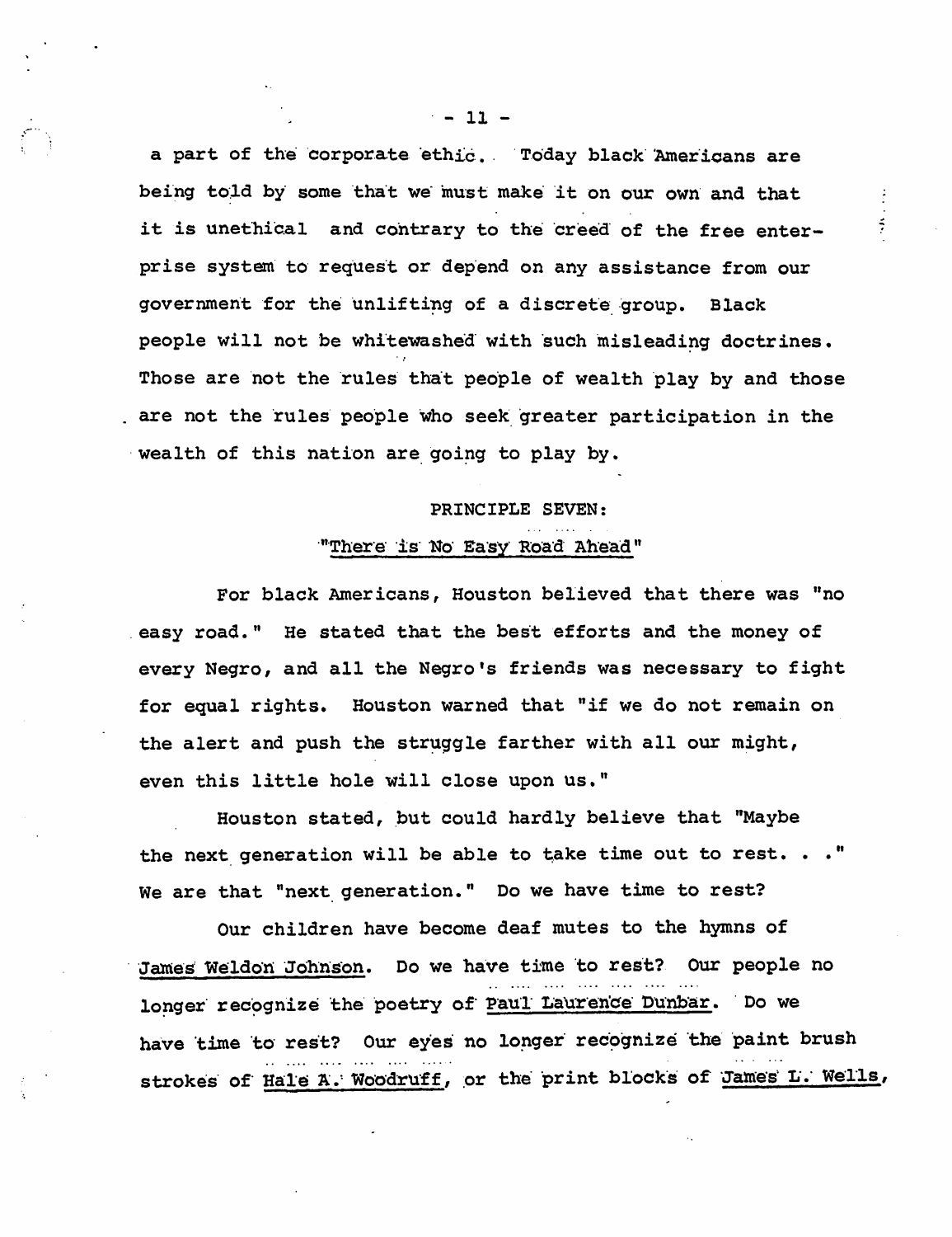or the marble sculpture of Richmond Barthe'. Do we have time to rest? Our libraries are filled with books by black authors touched only by the fingers of dust containing the philosophy of Franz Fanon, the history of our people by Rayford W. Logan, the explanation of the rebirth of black America by Alain Locke and elegance of speech by Mary Church Terrell, the scientific journals of Ernest Just and the religious experiences of Howard Do we have time to rest? Thurman.

There is no easy road ahead. However, we cannot travel the road ahead without the maps of the past. At what fork in the road will we turn? Over what river do we build our bridges? Around what mountains do we go? What language in the casebooks shall we move to alter? What box of the jurisprudential matrix shall we open or attempt to influence or close? Who shall we support for public office? Who shall be ban together to defeat? Perhaps the answer to written in the lines of a poem or is hidden within the canvas of a painting or in a footnote to a book. Do we have time to rest? We are the generation who can answer these questions. We are the generation who are compelled to answer.

#### PRINCIPLE EIGHT:

## "We Have Got To Look In The Face [Of Facts] And Realize What We Are Up Against"

Houstonian approaches to problem solving require the Afro-American to look in the face of facts at every economic level and in every walk of life that limit the upward

 $-12 -$ 

÷.

÷.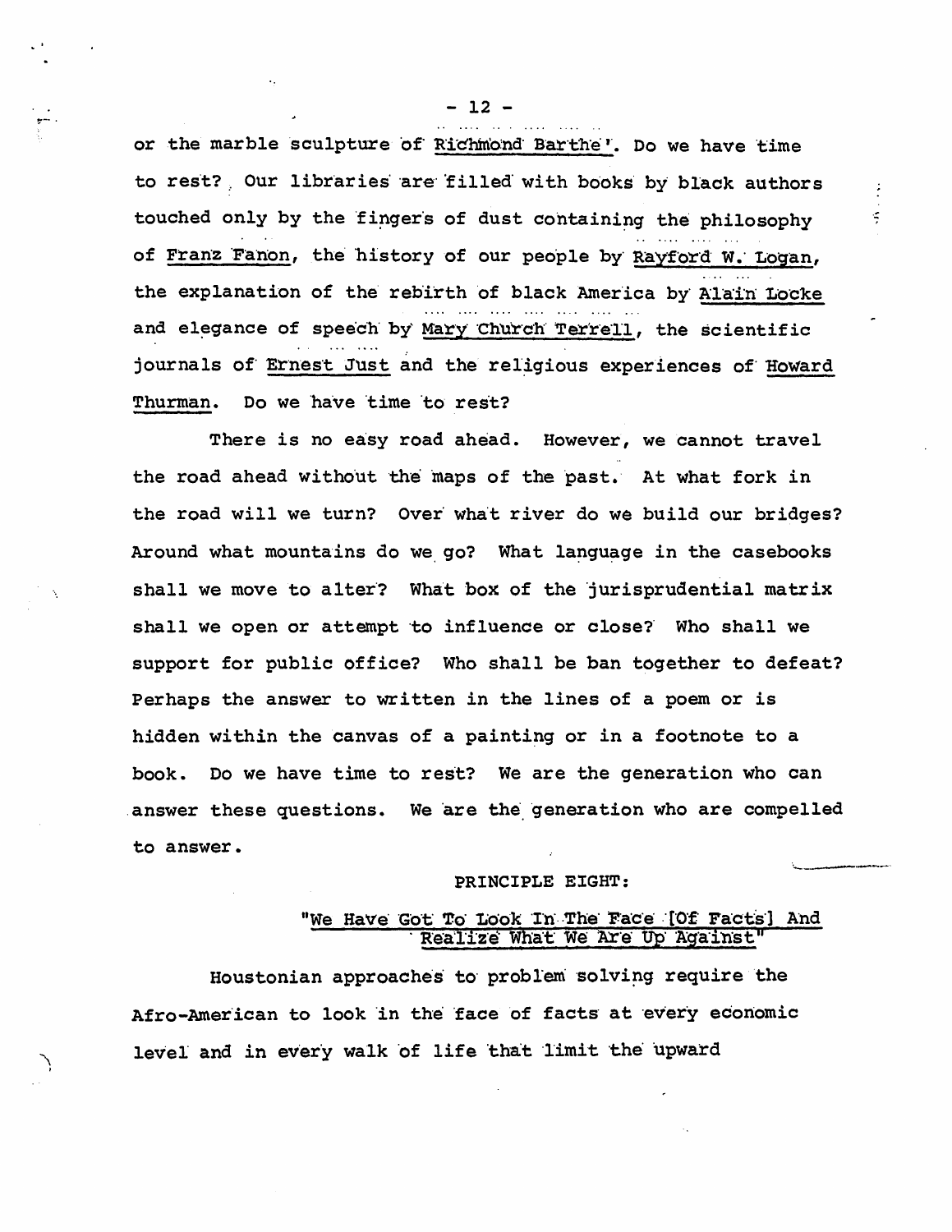mobility of twelve (12% percent) of the American population. The recognition that many black people are poor because they cannot find employment is to look in the face of fact. The recognition that black people are dying from hunger and starvation as they are simultaneously being told that the economy is on an upswing is to look in the face of fact. The recognition that black children in many parts of America use outdated and secondhand books from which to learn is to look in the face of fact. The recognition that black institutions are being substantially undercut by federal budget decisions is to look in the face of fact. To witness the closing and the financial difficulties' of more and more historic black colleges is to look in the face of fact. The recognition that some political historians are attempting to make white America believe that history has been unkind to America because the facts tell the truth about the effect of racism on the metaphysical experience of blacks in America is to look in the face of facts. The recognition that today some black people whisper that they believe in affirmative action because they fear retaliation or somebody calling them crazy is to look in the face of fact. The recognition that the failure to enforce civil rights statutes is a part of a mandate for the election of federal and state political candidates is to look in the face of fact. And regretfully, the recognition that a few blacks have bought into the colorblind bank in return for a quick claim deed as consideration for their survival is to look in the face of fact.

 $- 13 -$ 

 $\frac{1}{2}$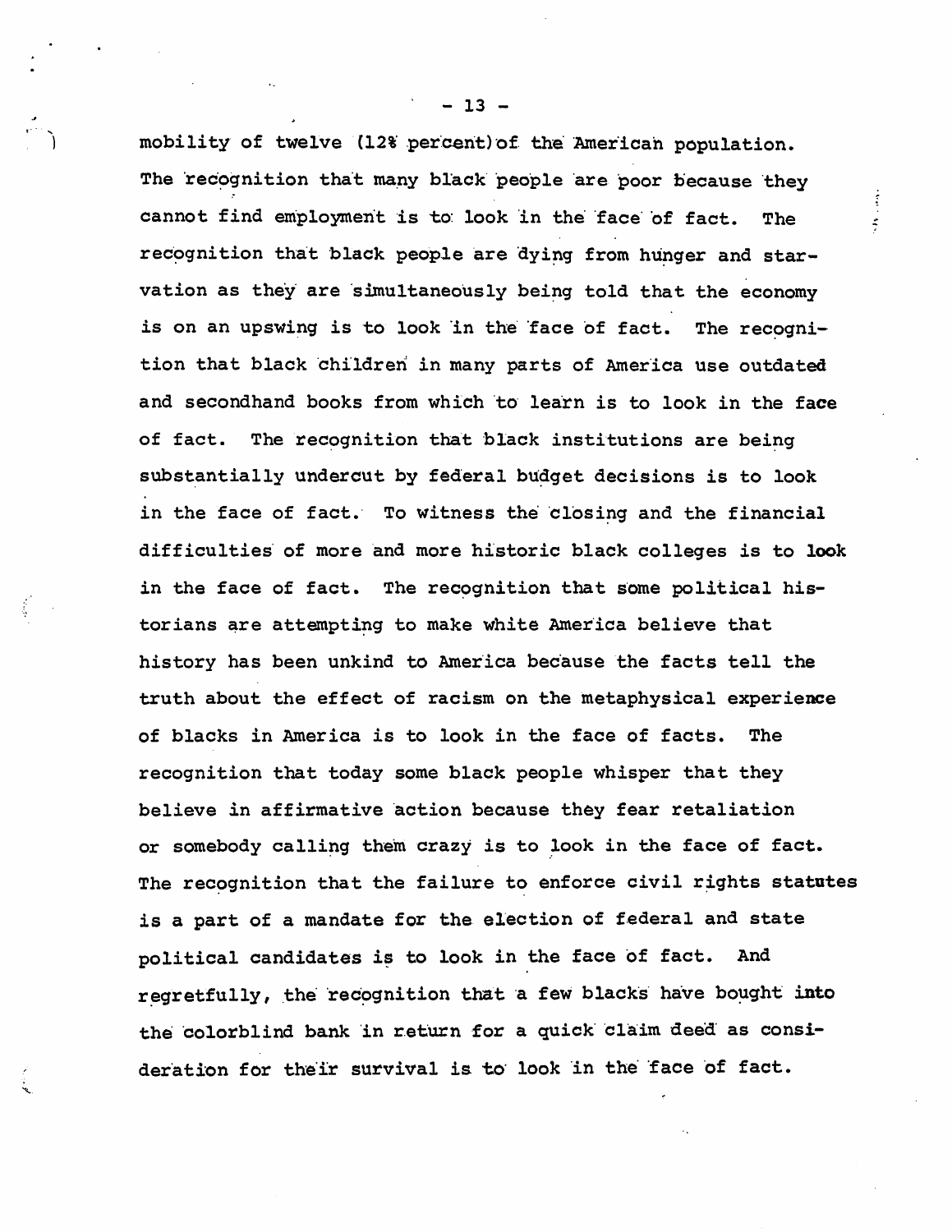As black Americans, we believe in the ideals and creeds of our nation. We know no other. We seek no other. Hence, it is difficult, perhaps too painful to realize that there are person within the government and outside the government who would push black America to the brink of ruin and cause others to believe that they deserve it. But, we've got to look in the face of fact and realize what we are up against.

š,

One of the elements of the Houstonian School of Jurisprudence is the teaching that groups faced with a condition which stabilizes their growth and development in the body politic must look in the face of fact. Where the conditon sucks away the strength of or demoralizes the people, or involuntarily redirects their goals, or confuses their mission or confounds their presence in America, the Houstonian tradition compels us to look in the face of fact.

Black America and those sympathetic to its plight are called upon to ascertain the condition(s) which causes black America to confine its interests; which causes it to lose its strength and to believe that it is futile to hope for a better day; which causes it to divide it ranks when to do so results in defeat and renders its missions vague; and further, which causes it to doubt its legitimacy on claims of citizenship.

It is time for black America to declare for all to hear that it is immunized against instruments that suck its strength. It is time for black America to declare for all to hear that its collective moral armor is too thick to pierce; that its goals can be programmed only on its own computer with data

 $-14 -$